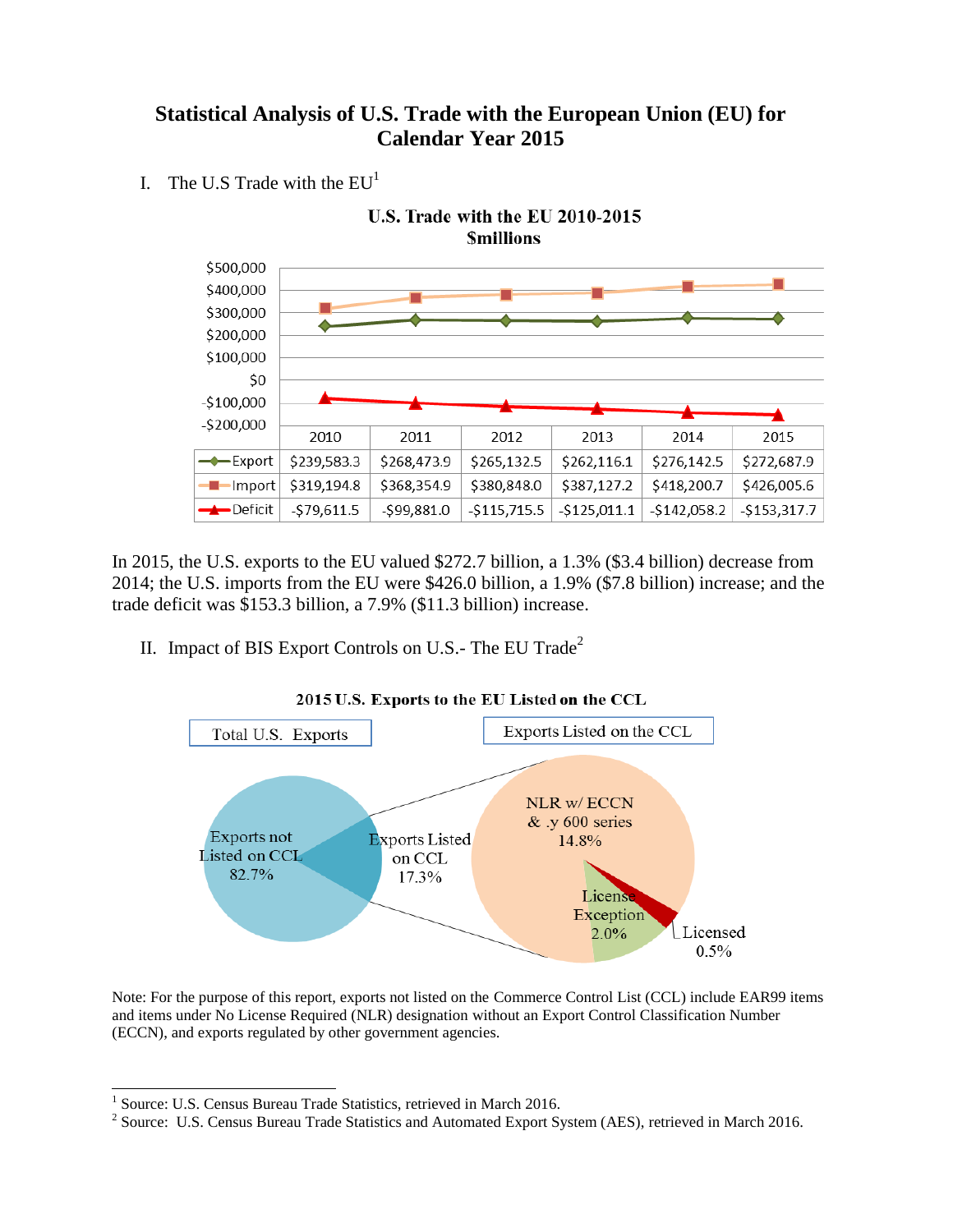Of the \$272.7 billion in U.S. exports to the EU in 2015, only 0.5% required *a BIS license*.

Of the \$47.3 billion in U.S. exports of items *listed on the Commerce Control List (CCL)<sup>3</sup>* to the EU in 2015, 3.0% required a license.

Of the \$7.0 billion in U.S. exports *subject to a BIS license requirement* to the EU in 2015, 79.8% were exported under a license exception.

In 2015, the U.S. exports to the EU shipped under a BIS license exception valued \$5.5 billion, of which, 75.0% included Encryption commodities, Software and Technology (ENC), followed by temporary imports, exports, and re-exports (TMP) at 9.0%.



2015 Exports to the EU by BIS License Exceptions

|     | <b>ENC</b> Encryption Commodities, Software and Technology                   |
|-----|------------------------------------------------------------------------------|
|     | $\top$ TMP Temporary Imports, Exports, Re-exports, and Transfer (in-country) |
| RPL | Servicing and Replacement of Parts and Equipment                             |
|     | <b>STA</b> Strategic Trade Authorization                                     |

<sup>&</sup>lt;sup>3</sup> Items listed on the CCL include licensed, license exceptions and NLR with an ECCN & .y 600-series.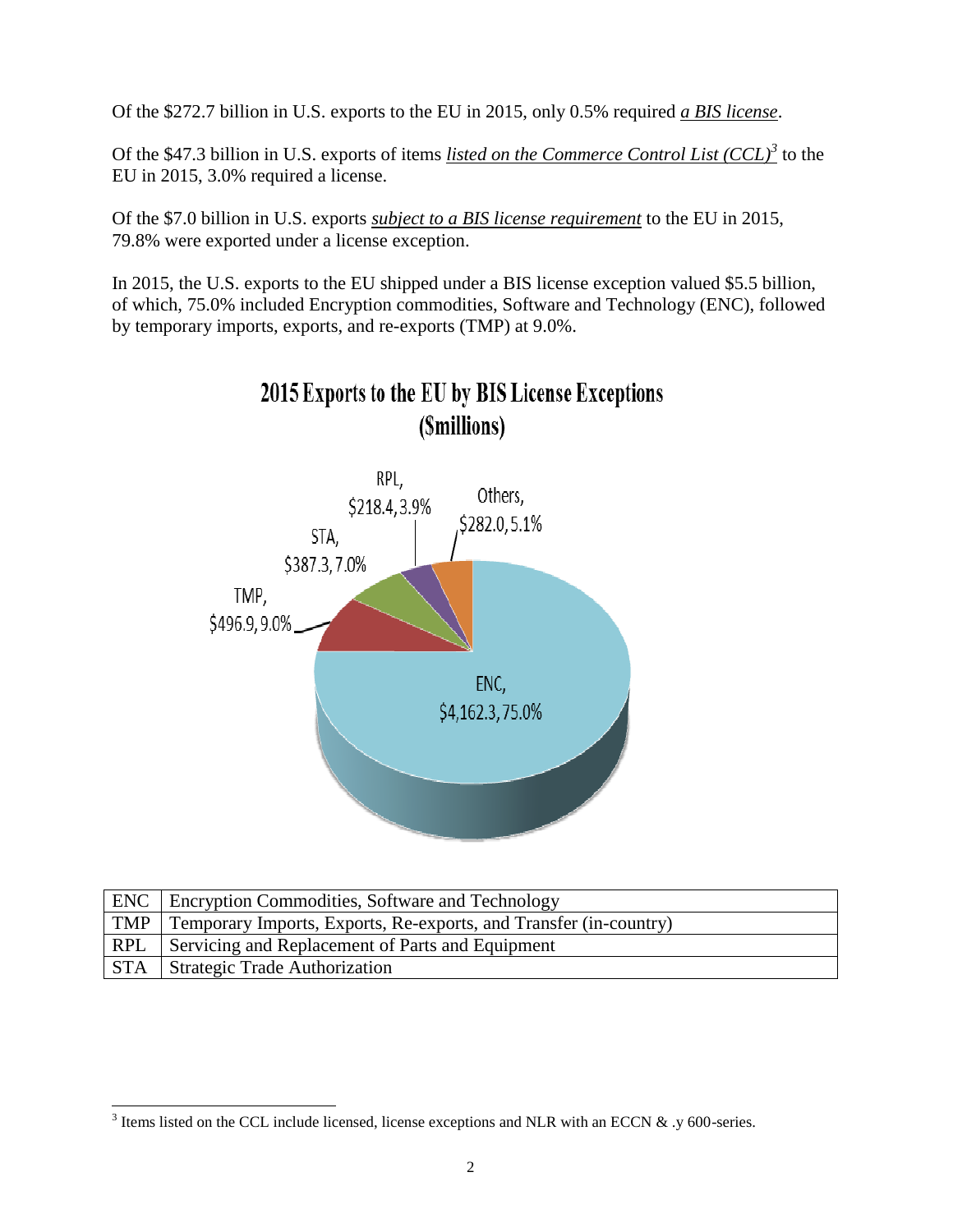|  |  |  |  | III. 2015 Trends in Exports by ECCN and License Designation <sup>4</sup> |  |
|--|--|--|--|--------------------------------------------------------------------------|--|
|  |  |  |  |                                                                          |  |

|             | om Exports by ECCIVS to the EC by value | $\mu$   |
|-------------|-----------------------------------------|---------|
| <b>ECCN</b> | Description                             | Value   |
|             | Military aircraft and related           |         |
| 9A610       | commodities                             | \$411.1 |
| 9A001       | Aero Gas Turbine Engines                | \$222.4 |
|             | Crude Petroleum including               |         |
|             | reconstituted crude petroleum, tar      |         |
| 1C981       | sands & crude shale oil                 | \$196.0 |
|             | Military gas turbine engines and        |         |
| 9A619       | related commodities                     | \$154.9 |

*Top Four Exports by ECCNs to the EU by Value – Licensed (\$millions)*

| Top Four Exports by ECCNs to the EU by Shipment Count - Licensed |  |  |  |  |  |  |  |
|------------------------------------------------------------------|--|--|--|--|--|--|--|
|------------------------------------------------------------------|--|--|--|--|--|--|--|

| <b>ECCN</b> | Description                                                         | Shipment<br>Count |
|-------------|---------------------------------------------------------------------|-------------------|
| 9A610       | Military aircraft and related<br>commodities                        | 15,737            |
| 9A619       | Military gas turbine engines and<br>related commodities             | 2,470             |
| 0A606       | Ground vehicles                                                     | 1,561             |
| 7A103       | <b>Instrumentation</b> , Navigation<br><b>Equipment and Systems</b> | 1,071             |

*Top Four Exports by ECCNs to the EU – License Exception (\$millions)*

| <b>ECCN</b> | Description                         | Value     |  |
|-------------|-------------------------------------|-----------|--|
| 5A002       | <b>Information Security Systems</b> | \$4,018.6 |  |
|             | Equipment                           |           |  |
| 9A610       | Military aircraft and related       | \$190.6   |  |
|             | commodities                         |           |  |
| 9A619       | Military gas turbine engines and    | \$171.3   |  |
|             | related commodities                 |           |  |
| 9A001       | Aero Gas Turbine Engines            | \$142.1   |  |
|             |                                     |           |  |

| <b>ECCN</b> | Description                         | Value      |
|-------------|-------------------------------------|------------|
| 9A991       | Aircraft and gas turbine engines    | \$29,930.2 |
| 5A991       | <b>Telecommunication Equipment</b>  | \$1,525.9  |
| 5A992       | Low-Level Information Security      |            |
|             | <b>Systems and Equipment</b>        | \$1,367.8  |
| 7A994       | <b>Navigation Direction Finding</b> | \$1,116.0  |
|             | Equipment                           |            |
|             |                                     |            |

*Top Four Exports by ECCNs to the EU – NLR (\$millions)*

 4 Source: AES, retrieved in March 2016.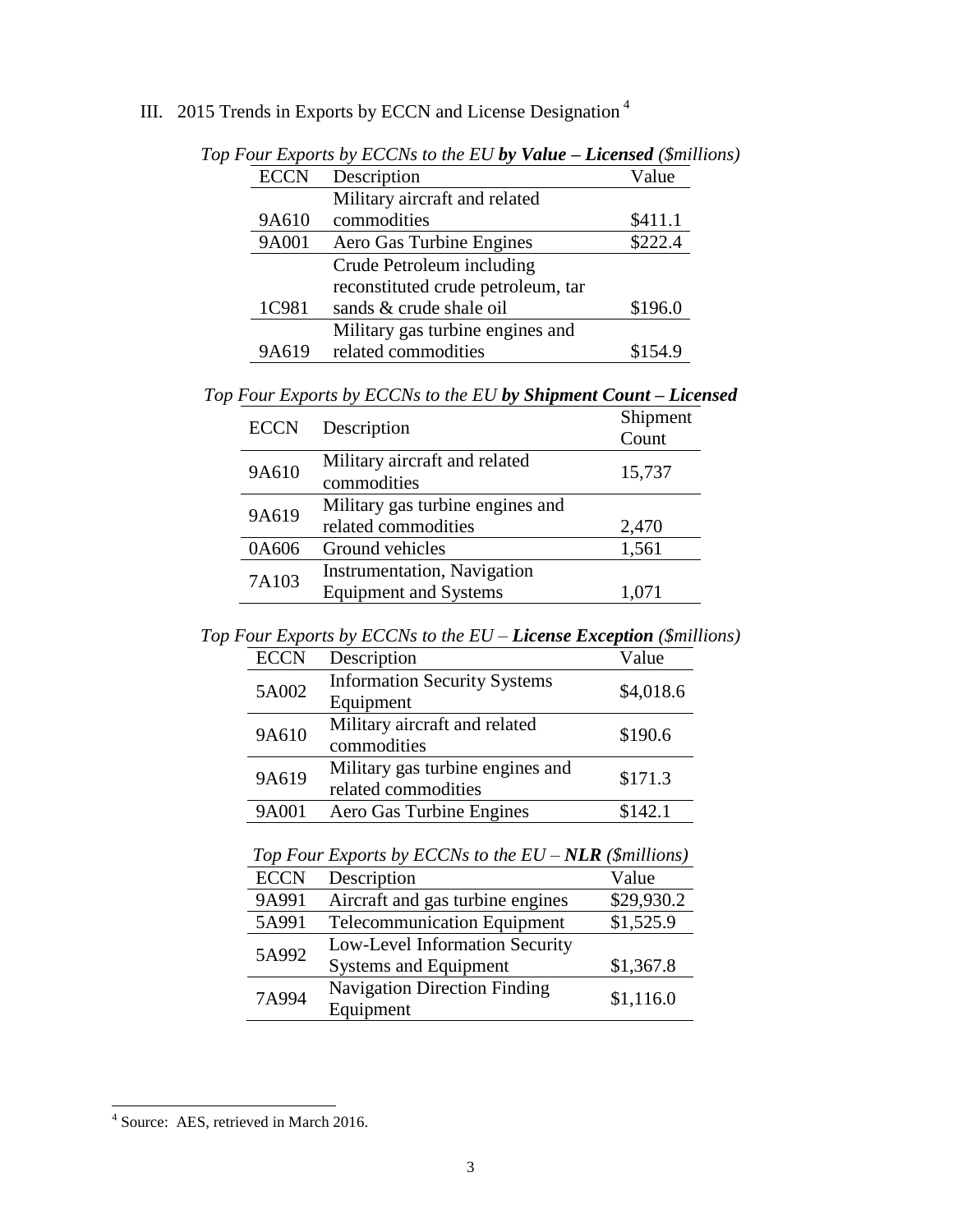

IV. Analysis of U.S.-the EU Trade in Advanced Technology Products (ATP)<sup>5</sup>

In 2015, the U.S. ATP exports to the EU valued \$77.9 billion, a 4.7% (\$3.5 billion) increase from 2014; the U.S. ATP imports from the EU were \$82.6 billion, a 3.8% (\$3.0 billion) increase; and the trade deficit was \$4.7 billion, a 7.9% (\$409.0 million) decrease.

| <b>ATP Exports to the EU (\$millions)</b> |        |        |        |        |        |        |                   |                         |  |  |
|-------------------------------------------|--------|--------|--------|--------|--------|--------|-------------------|-------------------------|--|--|
| <b>ATP Category</b>                       | 2010   | 2011   | 2012   | 2013   | 2014   | 2015   | % of the<br>Total | % change<br>from $2014$ |  |  |
| Biotechnology                             | 7,819  | 5,563  | 5,075  | 5,337  | 8,278  | 10,691 | 13.7%             | 29.1%                   |  |  |
| Life Science                              | 11,016 | 11,162 | 11.842 | 12,420 | 11,379 | 10,979 | 14.1%             | $-3.5%$                 |  |  |
| Opto-Electronics                          | 1,951  | 1.607  | 1.048  | 1,098  | 1.080  | 1,080  | 1.4%              | $0.0\%$                 |  |  |
| Information & Communications              | 12,728 | 13,328 | 13,427 | 13,297 | 14,435 | 13,652 | 17.5%             | $-5.4%$                 |  |  |
| Electronics                               | 2,993  | 2,870  | 2.409  | 2,374  | 2,697  | 2,563  | 3.3%              | $-5.0\%$                |  |  |
| <b>Flexible Manufacturing</b>             | 1,989  | 2,061  | 1,690  | 1,792  | 2,131  | 1,961  | 2.5%              | $-8.0\%$                |  |  |
| <b>Advanced Materials</b>                 | 539    | 506    | 455    | 476    | 570    | 674    | 0.9%              | 18.2%                   |  |  |
| Aerospace                                 | 26,163 | 29,016 | 29,585 | 31,354 | 32,974 | 35,353 | 45.4%             | 7.2%                    |  |  |
| Weapons                                   | 569    | 455    | 654    | 427    | 536    | 475    | 0.6%              | $-11.4%$                |  |  |
| Nuclear Technology                        | 412    | 355    | 360    | 316    | 325    | 442    | 0.6%              | 36.0%                   |  |  |
| <b>Grand Total</b>                        | 66,180 | 66,924 | 66,574 | 68,890 | 74,406 | 77,869 | 100.0%            | 4.7%                    |  |  |

In 2015, the largest categories of U.S. ATP exports to the EU were comprised of Aerospace at \$35.4 billion (45.4% of the total ATP exports); Information and Communications at \$13.7 billion (17.5%); and Life Science at \$11.0 billion (14.1%).

 $\overline{\phantom{a}}$ 

<sup>&</sup>lt;sup>5</sup> Source: U.S. Census Bureau Trade Statistics, retrieved in March 2016.

Advanced Technology Products: about 500 of some 22,000 commodity classification codes contain products from a recognized high technology category (e.g., Biotechnology).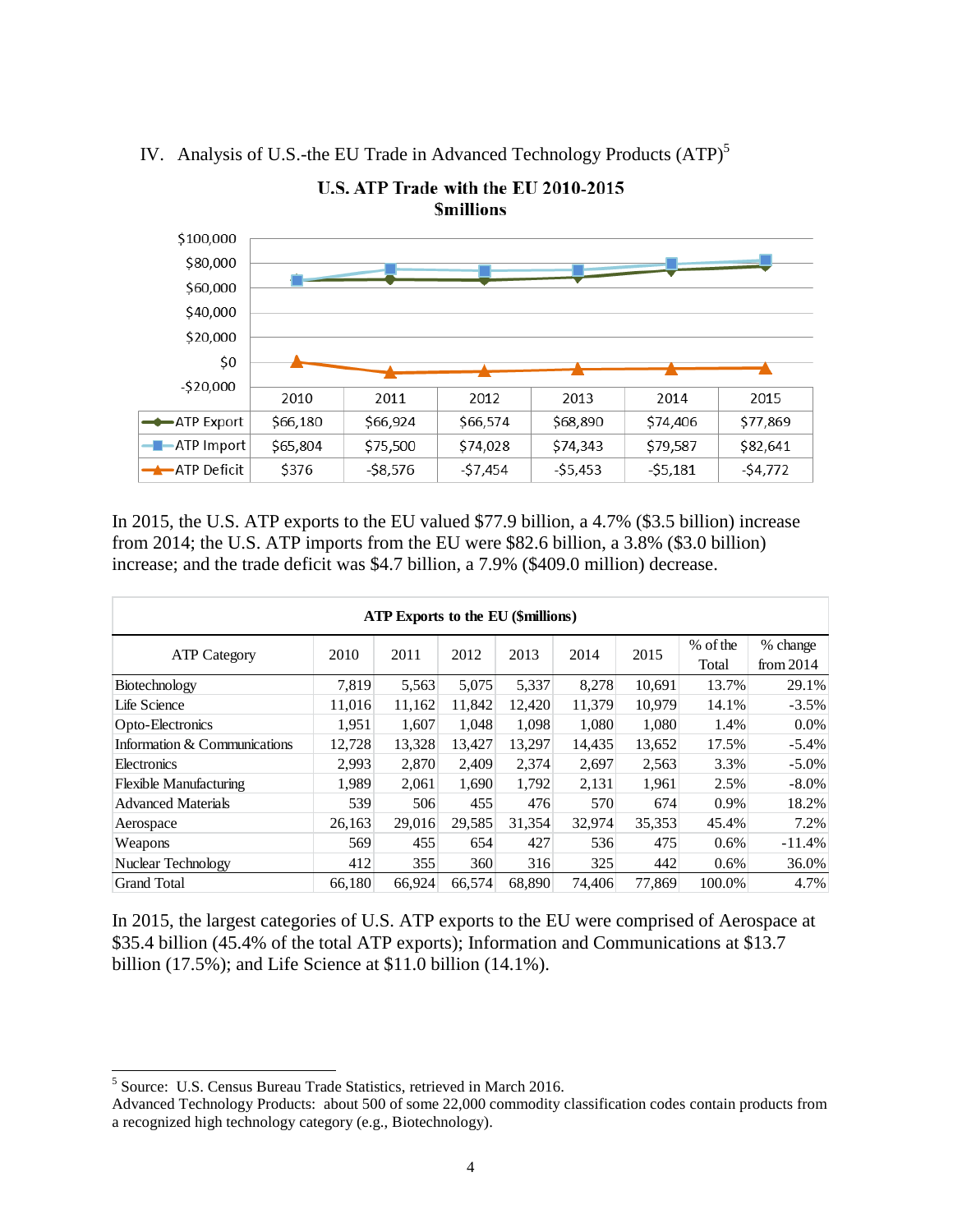Compared with 2014, there were increases of 36.0% in Nuclear Technology and 29.1% in Biotechnology exports. There were decreases of  $11.4\%$  in Weapons<sup>6</sup> and 8.0% in Flexible Manufacturing exports.

In 2015, 28.6% (\$77.9 billion) of U.S. exports to the EU were considered ATP items. Of these, 1.1% required *a BIS license*.

Of the \$5.5 billion in U.S. *ATP exports subject to a BIS license requirement* to the EU in 2015, 84.9% were exported under a license exception.

V. 2015 Trends in the EU Licensing<sup>7</sup>



## **Licenses for Tangible Items, Software and Technology for the EU by Count 2011-2015**

 $\overline{a}$ <sup>6</sup> The ATP category for Weapons includes items of "Optical, photographic, cinematographic, measuring, checking, precision, medical or surgical instruments and apparatus; parts and accessories" in addition to "Arms and ammunition, parts and accessories thereof."

<sup>&</sup>lt;sup>7</sup> Source: CUESS, retrieved in March 2016